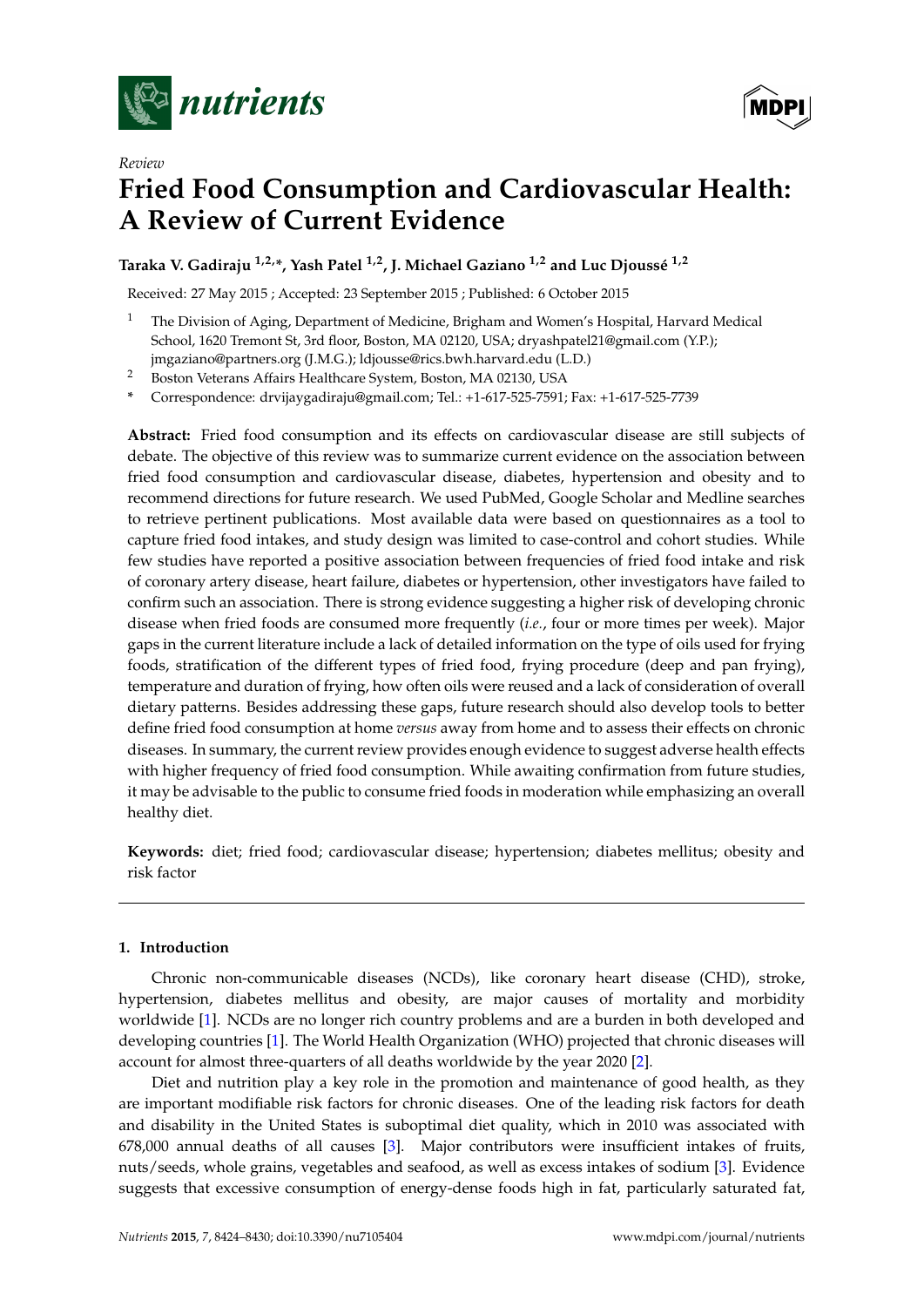and in refined carbohydrates can lead to weight gain, obesity and pose an increased risk for NCDs. The association between dietary fats and chronic diseases has been extensively studied with evidence indicating that dietary fats play an important role in the development of cardiovascular diseases. Hence, the focus of dietary guidelines has shifted in the last few decades from recommendations of reduced total fat intake to a greater emphasis on the type of fats consumed and the fatty acid profile of the diet. However, the evidence behind the influence of fried food consumption on long-term cardio metabolic health is unclear. This paper reviews the existing evidence on the relation of fried food consumption with major NCDs, including coronary artery disease, diabetes, hypertension and obesity.

#### **2. Fried Foods and Oils**

Over the last few decades, rapid economic development, mechanization and market globalization across the world have led to enormous changes in diets and lifestyles. The need for transport and a long shelf life led to the need for the modification of the natural forms of foods. Frying is a very old method of cooking and was used in the Mediterranean countries many centuries ago [\[4\]](#page-4-3). Frying is now famous all across the world and is a common method to produce processed food with increased durability. Moreover, frying may make food tastier with the deep-fried flavor being attractive to some consumers. The choice of frying oil is dependent on a number of factors, including cost, stability and the resistance of oil and fried food products to oxidation. The impact of the oil used and changes that occur with the industrial processes have been well reviewed in the past few years [\[4](#page-4-3)[–6\]](#page-4-4). At high temperatures (150–200  $^{\circ}$ C), highly unsaturated vegetable oils have a short frying life and shelf life of the food product due to their susceptibility to oxidation. Oils rich in saturated fatty acids (SFAs) and partially hydrogenated oils have improved stability profiles for prolonged frying. Palm oil is a good frying oil, but contains 45%–50% SFA. Partially hydrogenated sunflower, rapeseed and soybean oils contain *<*20% SFA, but have high trans-fatty acids (TFA), up to 20%. The emergence of high stability (Active Oxygen Method Stability Index, AOM 35–40 h) oils, such as "non-genetically modified organism/high oleic acid" rapeseed and sunflower oils offer a viable and healthier alternative. The choice of oils also varies with the location where fried food is consumed. Most people in Spain use olive oil for frying at home [\[7,](#page-4-5)[8\]](#page-4-6). Olive oil is highly resistant to oxidation [\[9,](#page-4-7)[10\]](#page-4-8). In contrast, the most common oil used for frying away from home, especially in national chain fast food restaurants, is corn oil [\[11\]](#page-4-9). The oil absorption of the inherently low-fat and low-calorie foods makes them energy dense after frying in oil [\[4,](#page-4-3)[5\]](#page-4-10).

# **3. Dietary Fats and Chronic Diseases**

Heating causes oxidative and thermal degradation, resulting in the formation of oxidized and polymerized compounds with higher polarity and, thus, modifying the nutritional properties of dietary fat and fried food. WHO recommends limiting the consumption of saturated and trans-fats (hydrogenated fats), sugars and salt in the diet, which are often found in snacks, processed foods and drinks [\[1\]](#page-4-0). Healthy diets should provide very low intake of TFAs (*i.e.*, <1%), adequate intake of polyunsaturated fatty acids (PUFAs) (*i.e.*, 6%–10% of daily energy intake), with an optimal balance between intake of *n*-6 PUFAs (5%–8% of daily energy intake) and *n*-3 PUFAs (1%–2% of daily energy intake) [\[1\]](#page-4-0). The quality of fried foods and the fatty acid composition of the final fried product largely depend on multiple factors, including actual composition of the food being fried, the type of oil used, frying conditions (temperature, duration) [\[4](#page-4-3)[,6\]](#page-4-4), *etc.*

#### *3.1. Fried Food and Cardiovascular Disease (CVD)*

CVD is the leading global cause of death and is projected to be associated with more than 23.6 million deaths by 2030 [\[3\]](#page-4-2). The low rates of CHD in various Mediterranean countries who consume a diet rich in fat (predominantly from olive oil) was reported as early as in the 1970s [\[7](#page-4-5)[,12\]](#page-5-0), but consumption of fried foods may be associated with increased risk of cardiovascular risk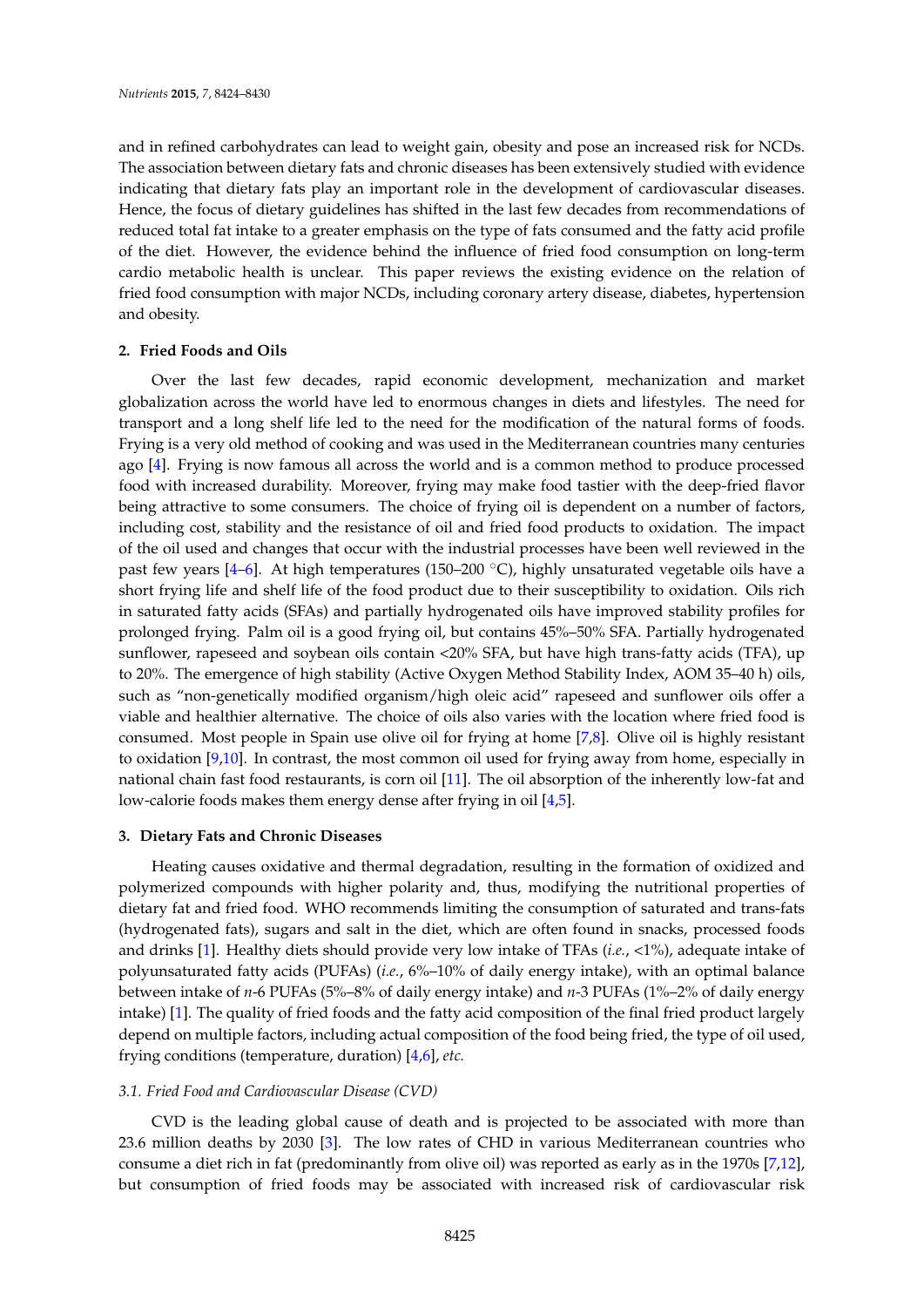factors [\[13–](#page-5-1)[15\]](#page-5-2). However, the evidence behind the association between consumption of fried foods and the risk of coronary artery disease (CAD) is limited and conflicting.

Although frying is generally considered an unhealthy way of preparing food [\[16\]](#page-5-3), Guallar-Castillón and colleagues reported that consumption of fried foods was not associated with the risk of CHD after 12 years of follow-up in a prospective study of 40,757 adults aged 29–69 years free of CHD [\[17\]](#page-5-4). A total of 606 CHD events (rate of CHD: 1.5%) were recorded on follow-up, and no association was found between consumption of total fried food and CHD. Compared to being in the lowest quartile of fried food consumption, the multivariable-adjusted hazards ratio of CHD was 1.15 (95% CI: 0.91–1.45) in the second, 1.07 (95% CI: 0.83–1.38) in the third and 1.08 (95% CI: 0.82–1.43) in the fourth quartile of fried food consumption (*p* for trend: 0.74) [\[17\]](#page-5-4). No association was found between intake of fried fish (hazards ratio (HR), 1.13; 95% CI: 0.89–1.44), fried meat (HR, 1.09; 95% CI: 0.82–1.43), fried potatoes (HR, 0.90; 95% CI: 0.70–1.15) and fried eggs (HR, 0.87; 95% CI: 0.68–1.13) and CHD risk. These null findings are contrary to other studies reporting positive associations [\[18](#page-5-5)[,19\]](#page-5-6). It is possible that Mediterranean diet patterns that include fruits and vegetables, a low intake of meat, whole grains, *etc.* [\[20\]](#page-5-7), and/or the type of oils used for frying in Spain (mainly olive oil and sunflower oil) may partially explain the difference observed across studies. The use of extra virgin olive oil was shown to reduce lipid oxidation intensity during frying of some foods [\[9,](#page-4-7)[10\]](#page-4-8). A case-control study from Costa Rica, including 485 survivors of a first acute myocardial infarction and 508 controls, found that an increase in the frequency of consumption of fried foods from 4.57 to 9.75 servings/day) was not associated with nonfatal acute myocardial infarction (*p* < 0.05) [\[21\]](#page-5-8). Palm oil, partially hydrogenated soybean oil and corn oil were the major oils used for frying in that population.

In a case-control study from India, including 165 patients with coronary heart disease and 199 matched controls, patients with coronary heart disease when compared to controls reported a greater intake of both shallow fried food  $(24.0 \pm 60.4 \text{ versus } 2.7 \pm 17.2 \text{ g/day}; p < 0.01)$  and deep-fried food (15.2  $\pm$  25.0 *versus* 1.0  $\pm$  5.1 g/day;  $p < 0.01$ ) [\[22\]](#page-5-9). Data from a case-control study in China [\[23\]](#page-5-10) showed that the frequency of fried food intake was significantly higher in patients with acute myocardial infarction than in controls  $(1.3 \pm 2.1 \text{ versus } 1.1 \pm 1.8 \text{ week} \text{ intake})$ ;  $p = 0.025$  [\[23\]](#page-5-10). Data from the Nurses' Health Study and the Health Professional Follow up Study showed that frequent fried food consumption was significantly associated with a higher risk of CAD [\[18\]](#page-5-5). The multivariable-adjusted relative risks (RRs, with 95% CIs) of CAD for individuals who consumed fried foods <1, 1–3, 4–6 or  $\geq$ 7 times/week were 1.00 (reference), 1.06 (0.98–1.15), 1.23 (1.14–1.33) and 1.21 (1.06–1.39), respectively. The INTERHEART study (with 5761 nonfatal myocardial infarction cases and 10,646 controls from 52 countries free from angina, diabetes, hypertension or hypercholesterolemia) also observed a positive association between fried food intake and acute myocardial infarction with a multivariable-adjusted odds ratio of 1.13 (95% CI; 1.02–1.25) for the highest compared to the lowest quartile of fried food intake (*p* for trend <0.001) [\[19\]](#page-5-6). Results from the Cardiovascular Health Study showed that fried fish consumption is associated with trends toward higher risk of death due to ischemic heart disease [\[24\]](#page-5-11).

Inconsistency across the above results might be partly attributed to the type and composition of the foods, the type of oil used, the frying technique (deep or pan frying) and the extent of oil degradation. More research is necessary to measure the association between fried food and CAD with improved dietary assessment focusing on the details about the type of food/oil used, frying time, temperature and the type of frying used.

#### *3.2. Fried Food and Heart Failure*

Fried fish has also been associated with reduced ejection fraction, lower cardiac output and higher systemic vascular resistance in older adults [\[25\]](#page-5-12). Belin *et al*. found that fried fish consumption (>1 serving per week at baseline) was associated with a 48% higher risk of heart failure (HF) (HR, 1.48 (95% CI: 1.19–1.84)) [\[26\]](#page-5-13). Djoussé *et al.* showed a positive and graded association between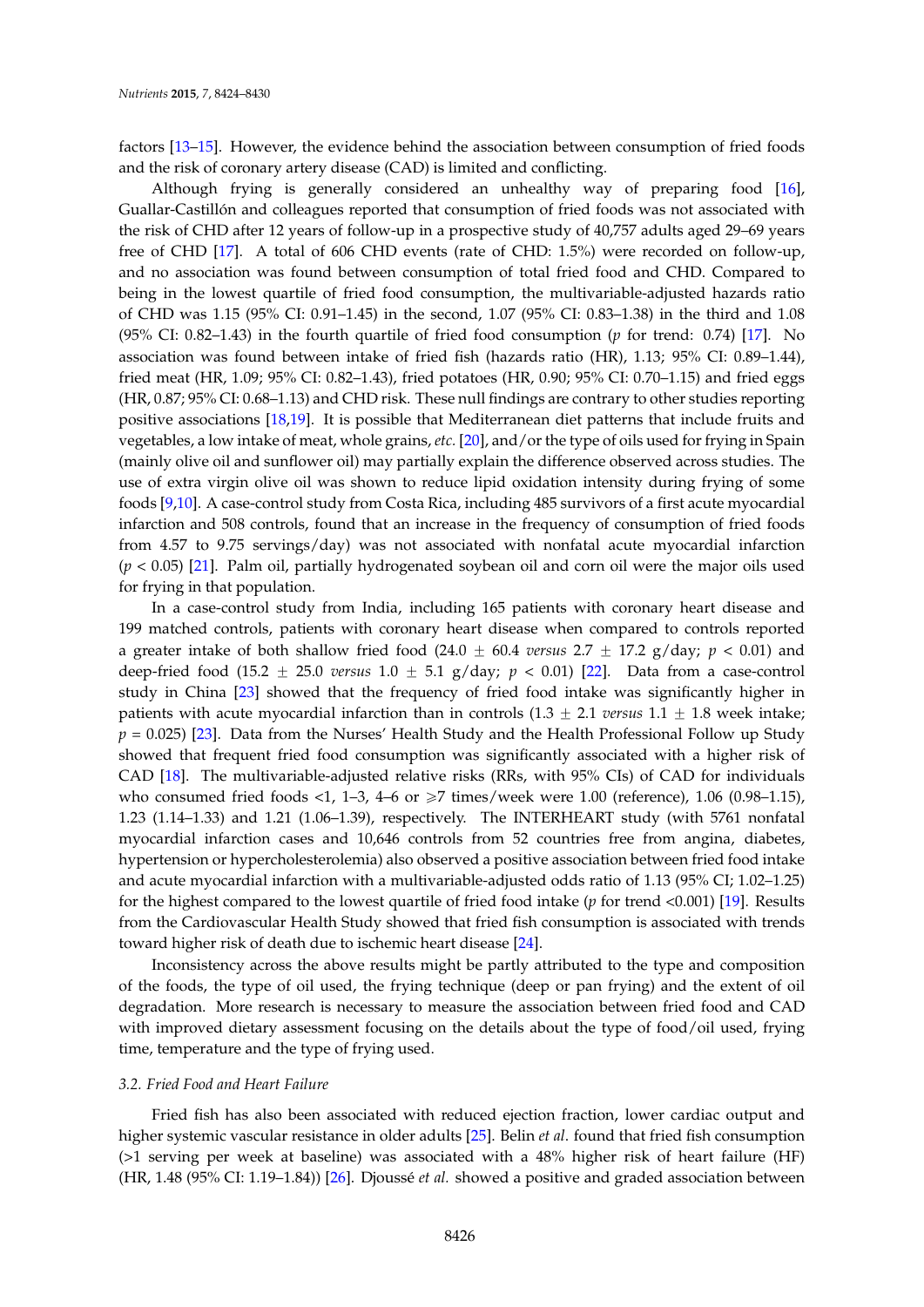fried food consumption and incidence of HF in a prospective cohort study; compared to subjects who reported fried food consumption of <1 per week, the adjusted hazards ratios (95% CI) for HF were 1.24 (1.04–1.48), 1.28 (1.00–1.63) and 2.03 (1.37–3.02) for fried food intake of 1–3/week, 4–6/week and 7+/week, respectively (*p* for linear trend: 0.0002) [\[27\]](#page-5-14). Although existing evidence suggests a higher risk of HF in people with frequent fried food consumption, underlying biologic mechanisms remain to be elucidated.

#### *3.3. Fried Food and Hypertension*

Changes in lifestyle and changes in unhealthy cooking habits from frying to boiling have been found to be beneficial for controlling blood pressure and obesity in the general population [\[28\]](#page-5-15). There is limited and inconsistent epidemiological evidence directly relating fried food consumption and hypertension. A cross-sectional study from Spain reported that consumption of fried foods was associated with higher prevalence of hypertension [\[13\]](#page-5-1). The SUN (Seguimiento Universidad de Navarra) Mediterranean cohort study reported that frequent consumption of fried foods at baseline was associated with a higher risk of hypertension (adjusted hazards ratios = 1.18 (95% CI: 1.03–1.36) and 1.21 (95% CI: 1.04–1.41) for those consuming fried foods 2–4 and >4 times/week, respectively, compared to those consuming fried foods <2 times/week (*p* for trend = 0.009)) [\[29\]](#page-5-16). The process of oxidation during frying food increases the amount of trans-fatty acids in food and is positively associated with the risk of hypertension [\[30\]](#page-5-17). Wang *et al.* reported a positive association between dietary intake of trans-fatty acids and the risk of hypertension (adjusted RR in the highest quintile: 1.08; 95% CI: 1.01–1.15) [\[30\]](#page-5-17). Additional studies are necessary to further clarify the association between fried food consumption and hypertension along with underlying biological mechanisms.

#### *3.4. Fried Food and Type 2 Diabetes (T2D)*

Intake of potatoes, red meat and other processed meats has been positively associated with the risk of T2D [\[31–](#page-6-0)[35\]](#page-6-1). Fried foods from restaurants and fast food consumption were positively associated with T2D [\[36–](#page-6-2)[38\]](#page-6-3). Data from the Nurses' Health Study/Health Professionals Follow-Up Study revealed a strong association between the frequency of fried food consumption and the risk of T2D with adjusted RRs (95% CIs) for individuals who consumed fried foods <1, 1–3, 4–6 or  $\geq$ 7 times/week of 1.00 (reference), 1.15 (0.97–1.35), 1.39 (1.30–1.49) and 1.55 (1.32–1.83), respectively [\[18\]](#page-5-5). The frequency of fried food consumption was also associated with the incidence of gestational diabetes (adjusted RR = 2.18 (95% CI: 1.53–3.09) comparing fried food intake of 7+ to that of <1 times per week)) [\[39\]](#page-6-4). However, a study from Italy demonstrated that in obese (not in lean), insulin-resistant women, consumption of foods fried in extra-virgin olive oil significantly reduced both insulin and *C*-peptide responses after a meal [\[40\]](#page-6-5). Taken together, there seems to be strong evidence for a positive association between fried food consumption and risk of T2D.

## *3.5. Fried Food and Obesity*

Several studies reported a positive association between fried food intake and being overweight [\[41\]](#page-6-6), waist circumference [\[42\]](#page-6-7) or weight gain among pregnant women [\[43\]](#page-6-8). Frequent fried food consumption has also been reported to be associated with a higher risk of incident overweight/obesity in two large prospective studies. The European Prospective study showed a positive association of fried food consumption with central and general obesity (adjusted odds ratios for general obesity in the highest *versus*the lowest quintile of fried food intake: 1.26 (95% CI: 1.09–1.45, *p* for trend <0.001) in men and 1.25 (95% CI: 1.11–1.41, *p* for trend <0.001) in women) [\[44\]](#page-6-9). The SUN study also revealed similar results with an adjusted odds ratio of 1.37 (95% CI: 1.08–1.73) for developing overweight/obesity with the consumption of fried foods >4 times/week when compared to <2 times/week (*p* for trend = 0.02) [\[7\]](#page-4-5). More research is needed to quantify the impact of the type of oils used for frying and the frying conditions on the development of obesity.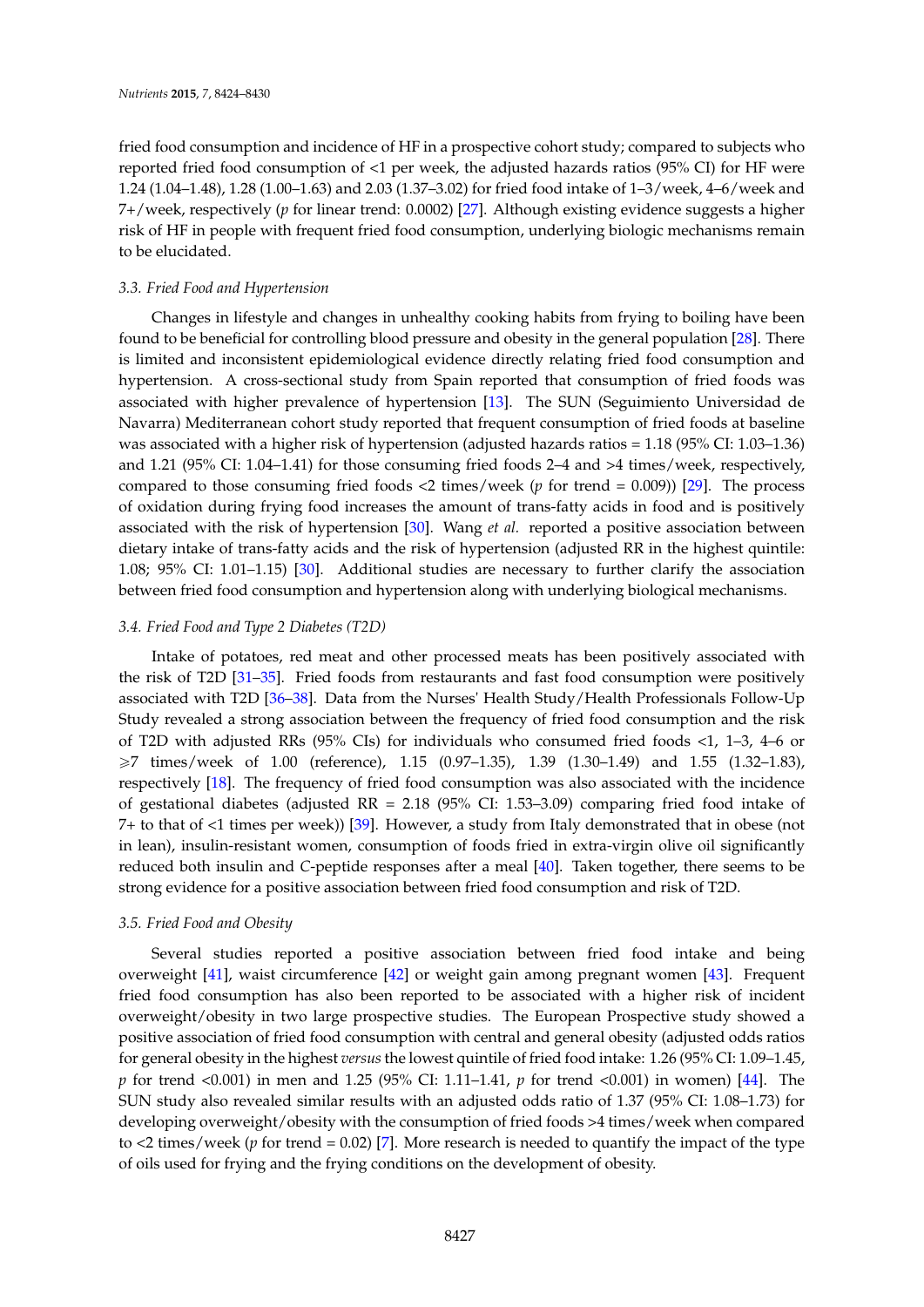## **4. Conclusions and Future Direction**

The current review suggests that more frequent consumption of fried foods (*i.e.*, four or more times per week) is associated with a higher risk of developing T2D, HF, obesity and hypertension. Mixed results have been reported on the association of fried foods with CAD. Major gaps in the current literature on the effects of fried foods include a lack of detailed information on the type of oils used for frying foods, differentiation between the different types of fried foods, frying procedure (deep and pan frying), temperature and duration of frying, how often oils were reused and a lack of consideration of overall dietary patterns. The effects of fried food consumption at home *versus* away from home need further evaluation. Future research should focus on these gaps and help develop better assessment tools for fried food consumption and their effects on chronic diseases.

In summary, there is strong evidence suggesting an association of fried food consumption with a higher risk of developing chronic disease in adults. The strength of current evidence makes it reasonable to recommend complete avoidance of fried foods or at most infrequent to moderate fried food consumption within the context of an overall healthy dietary pattern (rich in fruits, vegetables, whole grains, low sodium, low red/processed meat, *etc.*).

**Author Contributions:** T.V.G.: conception of review, design, analysis and interpretation of data, drafting of manuscript and critical revision. Y.P.: drafting of manuscript and critical revision. J.M.G.: drafting of manuscript and critical revision. L.D.: conception of review, design, analysis and interpretation of data, drafting of manuscript and critical revision.

**Conflicts of Interest:** T.V.G.: none; Y.P.: none; J.M.G.: none; L.D.: received investigator-initiated grants from NIH, Amarin Pharma Inc., Merck and The California Walnut commission.

#### **References**

- <span id="page-4-0"></span>1. Nishida, C.; Uauy, R.; Kumanyika, S.; Shetty, P. The joint who/fao expert consultation on diet, nutrition and the prevention of chronic diseases: Process, product and policy implications. *Public Health Nutr.* **2004**, *7*, 245–250. [\[CrossRef\]](http://dx.doi.org/10.1079/PHN2003592)
- <span id="page-4-1"></span>2. The World Health Report 1998—Life in the 21st Century: A Vision for All. Available online: http://www.who.int/whr/1998/en/ (accessed on 10 May 2015).
- <span id="page-4-2"></span>3. Mozaffarian, D.; Benjamin, E.J.; Go, A.S.; Arnett, D.K.; Blaha, M.J.; Cushman, M.; de Ferranti, S.; Despres, J.P.; Fullerton, H.J.; Howard, V.J.; *et al*. Heart disease and stroke statistics—2015 update: A report from the american heart association. *Circulation* **2015**, *131*. [\[CrossRef\]](http://dx.doi.org/10.1161/CIR.0000000000000157)
- <span id="page-4-3"></span>4. Sanchez-Muniz, F.J. Oils and fats: Changes due to culinary and industrial processes. *Int. J. Vitam. Nutr. Res.* **2006**, *76*, 230–237. [\[CrossRef\]](http://dx.doi.org/10.1024/0300-9831.76.4.230) [\[PubMed\]](http://www.ncbi.nlm.nih.gov/pubmed/17243087)
- <span id="page-4-10"></span>5. Rossel, J.B. Developments in oils for commercial frying. *Lipid Technol.* **2003**, *1*, 5–8.
- <span id="page-4-4"></span>6. Minihane, A.M.; Harland, J.I. Impact of oil used by the frying industry on population fat intake. *Crit. Rev. Food Sci. Nutr.* **2007**, *47*, 287–297. [\[CrossRef\]](http://dx.doi.org/10.1080/10408390600737821) [\[PubMed\]](http://www.ncbi.nlm.nih.gov/pubmed/17453925)
- <span id="page-4-5"></span>7. Sayon-Orea, C.; Bes-Rastrollo, M.; Basterra-Gortari, F.J.; Beunza, J.J.; Guallar-Castillon, P.; de la Fuente-Arrillaga, C.; Martinez-Gonzalez, M.A. Consumption of fried foods and weight gain in a mediterranean cohort: The sun project. *Nutr. Metab. Cardiovasc. Dis.* **2013**, *23*, 144–150. [\[CrossRef\]](http://dx.doi.org/10.1016/j.numecd.2011.03.014) [\[PubMed\]](http://www.ncbi.nlm.nih.gov/pubmed/21824755)
- <span id="page-4-6"></span>8. Soriguer, F.; Almaraz, M.C.; Garcia-Almeida, J.M.; Cardona, I.; Linares, F.; Morcillo, S.; Garcia-Escobar, E.; Dobarganes, M.C.; Olveira, G.; Hernando, V.; *et al*. Intake and home use of olive oil or mixed oils in relation to healthy lifestyles in a mediterranean population. Findings from the prospective pizarra study. *Br. J. Nutr.* **2010**, *103*, 114–122. [\[CrossRef\]](http://dx.doi.org/10.1017/S0007114509991498) [\[PubMed\]](http://www.ncbi.nlm.nih.gov/pubmed/19747416)
- <span id="page-4-7"></span>9. Ansorena, D.; Guembe, A.; Mendizabal, T.; Astiasaran, I. Effect of fish and oil nature on frying process and nutritional product quality. *J. Food Sci.* **2010**, *75*, H62–H67. [\[CrossRef\]](http://dx.doi.org/10.1111/j.1750-3841.2009.01472.x) [\[PubMed\]](http://www.ncbi.nlm.nih.gov/pubmed/20492236)
- <span id="page-4-8"></span>10. Casal, S.; Malheiro, R.; Sendas, A.; Oliveira, B.P.; Pereira, J.A. Olive oil stability under deep-frying conditions. *Food Chem. Toxicol.* **2010**, *48*, 2972–2979. [\[CrossRef\]](http://dx.doi.org/10.1016/j.fct.2010.07.036) [\[PubMed\]](http://www.ncbi.nlm.nih.gov/pubmed/20678538)
- <span id="page-4-9"></span>11. Jahren, A.H.; Schubert, B.A. Corn content of french fry oil from national chain *vs.* small business restaurants. *Proc. Natl. Acad. Sci. USA* **2010**, *107*, 2099–2101. [\[CrossRef\]](http://dx.doi.org/10.1073/pnas.0914437107) [\[PubMed\]](http://www.ncbi.nlm.nih.gov/pubmed/20133856)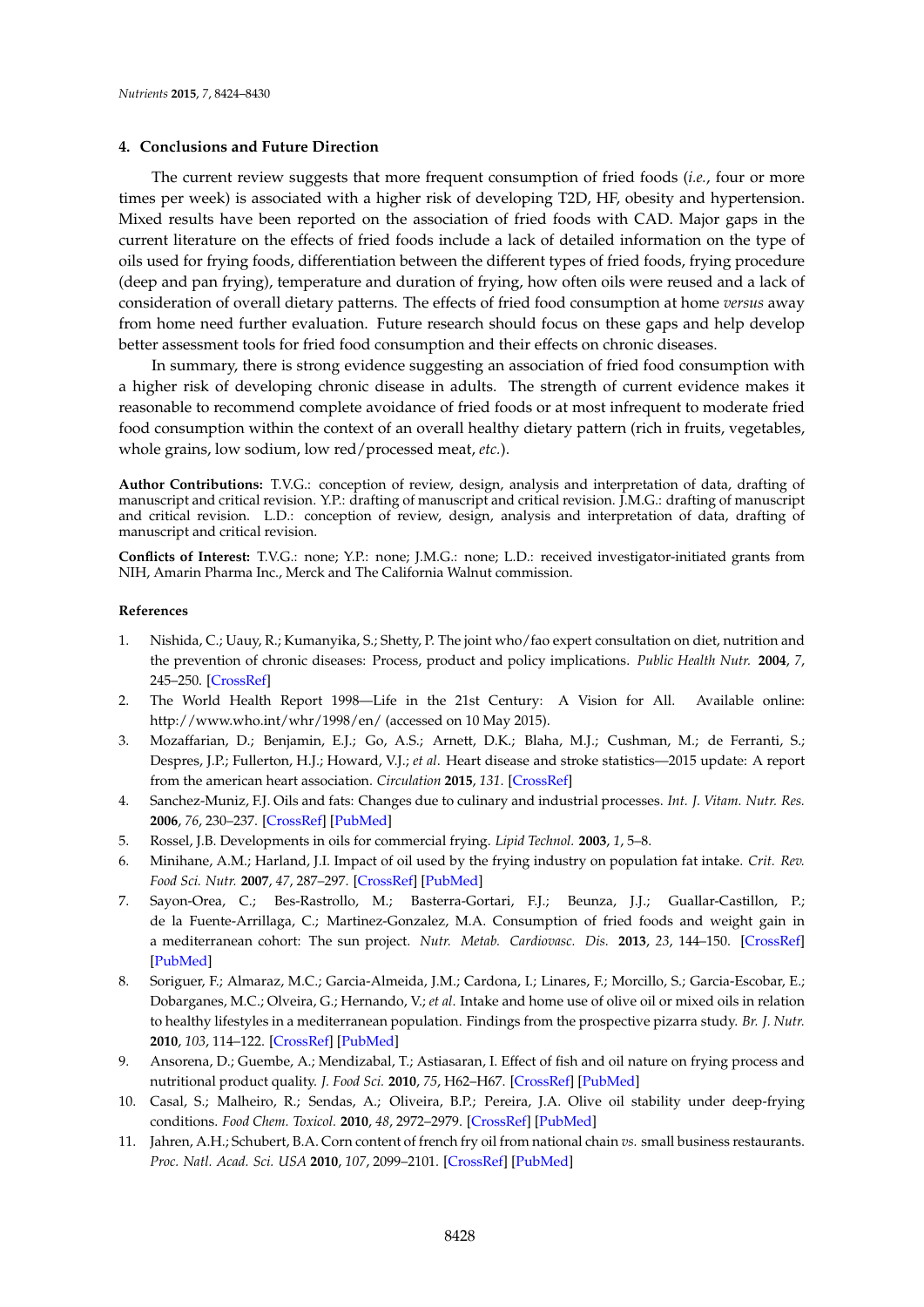- <span id="page-5-0"></span>12. Aravanis, C.; Corcondilas, A.; Dontas, A.S.; Lekos, D.; Keys, A. Coronary heart disease in seven countries. IX. The greek islands of crete and corfu. *Circulation* **1970**, *41*, I88–I100. [\[CrossRef\]](http://dx.doi.org/10.1161/01.CIR.41.4S1.I-88)
- <span id="page-5-1"></span>13. Soriguer, F.; Rojo-Martinez, G.; Dobarganes, M.C.; Garcia Almeida, J.M.; Esteva, I.; Beltran, M.; Ruiz de Adana, M.S.; Tinahones, F.; Gomez-Zumaquero, J.M.; Garcia-Fuentes, E.; *et al*. Hypertension is related to the degradation of dietary frying oils. *Am. J. Clin. Nutr.* **2003**, *78*, 1092–1097. [\[PubMed\]](http://www.ncbi.nlm.nih.gov/pubmed/14668269)
- 14. Donfrancesco, C.; Lo Noce, C.; Brignoli, O.; Riccardi, G.; Ciccarelli, P.; Dima, F.; Palmieri, L.; Giampaoli, S. Italian network for obesity and cardiovascular disease surveillance: A pilot project. *BMC Fam. Pract.* **2008**, *9*, 53. [\[CrossRef\]](http://dx.doi.org/10.1186/1471-2296-9-53)
- <span id="page-5-2"></span>15. Linde, J.A.; Erickson, D.J.; Jeffery, R.W.; Pronk, N.P.; Boyle, R.G. The relationship between prevalence and duration of weight loss strategies and weight loss among overweight managed care organization members enrolled in a weight loss trial. *Int. J. Behav. Nutr. Phys. Act.* **2006**, *3*, 3. [\[CrossRef\]](http://dx.doi.org/10.1186/1479-5868-3-3) [\[PubMed\]](http://www.ncbi.nlm.nih.gov/pubmed/16503980)
- <span id="page-5-3"></span>16. Leitzmann, M.F.; Kurth, T. Fried foods and the risk of coronary heart disease. *BMJ* **2012**, *344*. [\[CrossRef\]](http://dx.doi.org/10.1136/bmj.d8274) [\[PubMed\]](http://www.ncbi.nlm.nih.gov/pubmed/22275384)
- <span id="page-5-4"></span>17. Guallar-Castillon, P.; Rodriguez-Artalejo, F.; Lopez-Garcia, E.; Leon-Munoz, L.M.; Amiano, P.; Ardanaz, E.; Arriola, L.; Barricarte, A.; Buckland, G.; Chirlaque, M.D.; *et al*. Consumption of fried foods and risk of coronary heart disease: Spanish cohort of the european prospective investigation into cancer and nutrition study. *BMJ* **2012**, *344*. [\[CrossRef\]](http://dx.doi.org/10.1136/bmj.e363) [\[PubMed\]](http://www.ncbi.nlm.nih.gov/pubmed/22275385)
- <span id="page-5-5"></span>18. Cahill, L.E.; Pan, A.; Chiuve, S.E.; Sun, Q.; Willett, W.C.; Hu, F.B.; Rimm, E.B. Fried-food consumption and risk of type 2 diabetes and coronary artery disease: A prospective study in 2 cohorts of US women and men. *Am. J. Clin. Nutr.* **2014**, *100*, 667–675. [\[CrossRef\]](http://dx.doi.org/10.3945/ajcn.114.084129) [\[PubMed\]](http://www.ncbi.nlm.nih.gov/pubmed/24944061)
- <span id="page-5-6"></span>19. Iqbal, R.; Anand, S.; Ounpuu, S.; Islam, S.; Zhang, X.; Rangarajan, S.; Chifamba, J.; Al-Hinai, A.; Keltai, M.; Yusuf, S. Dietary patterns and the risk of acute myocardial infarction in 52 countries: Results of the interheart study. *Circulation* **2008**, *118*, 1929–1937. [\[CrossRef\]](http://dx.doi.org/10.1161/CIRCULATIONAHA.107.738716) [\[PubMed\]](http://www.ncbi.nlm.nih.gov/pubmed/18936332)
- <span id="page-5-7"></span>20. Garcia-Lopez, M.; Toledo, E.; Beunza, J.J.; Aros, F.; Estruch, R.; Salas-Salvado, J.; Corella, D.; Ros, E.; Covas, M.I.; Gomez-Gracia, E.; *et al*. Mediterranean diet and heart rate: The predimed randomised trial. *Int. J. Cardiol.* **2014**, *171*, 299–301. [\[CrossRef\]](http://dx.doi.org/10.1016/j.ijcard.2013.11.074) [\[PubMed\]](http://www.ncbi.nlm.nih.gov/pubmed/24369792)
- <span id="page-5-8"></span>21. Kabagambe, E.K.; Baylin, A.; Siles, X.; Campos, H. Individual saturated fatty acids and nonfatal acute myocardial infarction in Costa Rica. *Eur. J. Clin. Nutr.* **2003**, *57*, 1447–1457. [\[CrossRef\]](http://dx.doi.org/10.1038/sj.ejcn.1601709) [\[PubMed\]](http://www.ncbi.nlm.nih.gov/pubmed/14576758)
- <span id="page-5-9"></span>22. Panwar, R.B.; Gupta, R.; Gupta, B.K.; Raja, S.; Vaishnav, J.; Khatri, M.; Agrawal, A. Atherothrombotic risk factors & premature coronary heart disease in India: A case-control study. *Indian J. Med. Res.* **2011**, *134*, 26–32. [\[PubMed\]](http://www.ncbi.nlm.nih.gov/pubmed/21808131)
- <span id="page-5-10"></span>23. Guo, J.; Li, W.; Wang, Y.; Chen, T.; Teo, K.; Liu, L.S.; Yusuf, S. Influence of dietary patterns on the risk of acute myocardial infarction in China population: The interheart China study. *Chin. Med. J.* **2013**, *126*, 464–470. [\[PubMed\]](http://www.ncbi.nlm.nih.gov/pubmed/23422108)
- <span id="page-5-11"></span>24. Mozaffarian, D.; Lemaitre, R.N.; Kuller, L.H.; Burke, G.L.; Tracy, R.P.; Siscovick, D.S. Cardiac benefits of fish consumption may depend on the type of fish meal consumed: The cardiovascular health study. *Circulation* **2003**, *107*, 1372–1377. [\[CrossRef\]](http://dx.doi.org/10.1161/01.CIR.0000055315.79177.16) [\[PubMed\]](http://www.ncbi.nlm.nih.gov/pubmed/12642356)
- <span id="page-5-12"></span>25. Mozaffarian, D.; Gottdiener, J.S.; Siscovick, D.S. Intake of tuna or other broiled or baked fish *versus* fried fish and cardiac structure, function, and hemodynamics. *Am. J. Cardiol.* **2006**, *97*, 216–222. [\[CrossRef\]](http://dx.doi.org/10.1016/j.amjcard.2005.08.025) [\[PubMed\]](http://www.ncbi.nlm.nih.gov/pubmed/16442366)
- <span id="page-5-13"></span>26. Belin, R.J.; Greenland, P.; Martin, L.; Oberman, A.; Tinker, L.; Robinson, J.; Larson, J.; van Horn, L.; Lloyd-Jones, D. Fish intake and the risk of incident heart failure: The women's health initiative. *Circ. Heart Fail.* **2011**, *4*, 404–413. [\[CrossRef\]](http://dx.doi.org/10.1161/CIRCHEARTFAILURE.110.960450) [\[PubMed\]](http://www.ncbi.nlm.nih.gov/pubmed/21610249)
- <span id="page-5-14"></span>27. Djousse, L.; Petrone, A.B.; Gaziano, J.M. Consumption of fried foods and risk of heart failure in the physicians' health study. *J. Am. Heart Assoc.* **2015**, *4*. [\[CrossRef\]](http://dx.doi.org/10.1161/JAHA.114.001740) [\[PubMed\]](http://www.ncbi.nlm.nih.gov/pubmed/25907125)
- <span id="page-5-15"></span>28. Kisioglu, A.N.; Aslan, B.; Ozturk, M.; Aykut, M.; Ilhan, I. Improving control of high blood pressure among middle-aged Turkish women of low socio-economic status through public health training. *Croat Med. J.* **2004**, *45*, 477–482. [\[PubMed\]](http://www.ncbi.nlm.nih.gov/pubmed/15311423)
- <span id="page-5-16"></span>29. Sayon-Orea, C.; Bes-Rastrollo, M.; Gea, A.; Zazpe, I.; Basterra-Gortari, F.J.; Martinez-Gonzalez, M.A. Reported fried food consumption and the incidence of hypertension in a mediterranean cohort: The sun (seguimiento universidad de navarra) project. *Br. J. Nutr.* **2014**, *112*, 984–991. [\[CrossRef\]](http://dx.doi.org/10.1017/S0007114514001755) [\[PubMed\]](http://www.ncbi.nlm.nih.gov/pubmed/25201306)
- <span id="page-5-17"></span>30. Wang, L.; Manson, J.E.; Forman, J.P.; Gaziano, J.M.; Buring, J.E.; Sesso, H.D. Dietary fatty acids and the risk of hypertension in middle-aged and older women. *Hypertension* **2010**, *56*, 598–604. [\[CrossRef\]](http://dx.doi.org/10.1161/HYPERTENSIONAHA.110.154187) [\[PubMed\]](http://www.ncbi.nlm.nih.gov/pubmed/20713915)